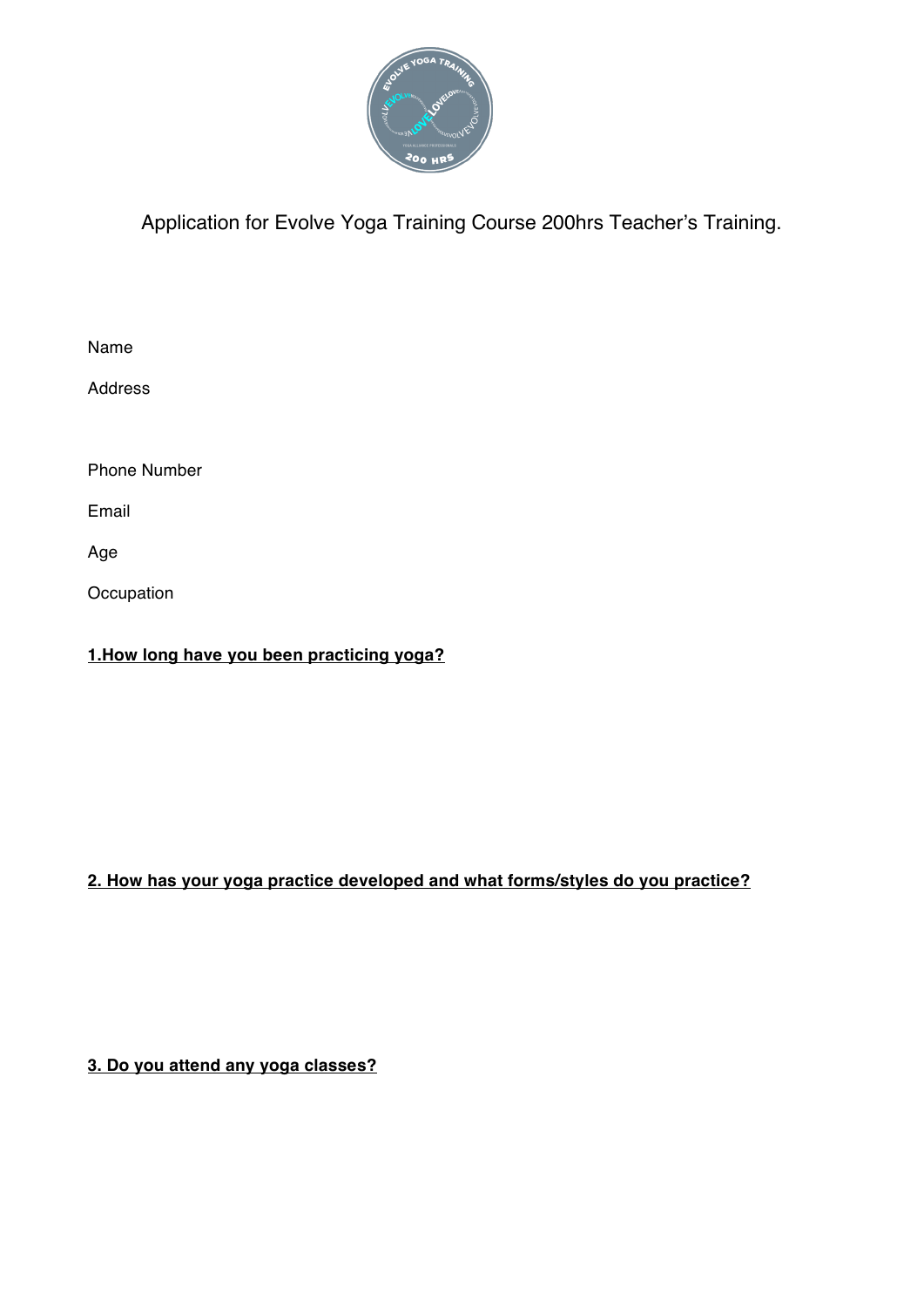**4. How would you describe your asana practice and do you have any additional seated practice, or pranayama?**

**5. How much home practice do you do, please briefly describe a typical week ?**

**6. Who is your main teacher, how long have you studied with them?**

**7. Please list any workshops that you have attended in the last two years.**

**8. What would be your greatest challenge on the yoga mat**

**9. Have you ever taught yoga before?**

**9. Do you have any training relevant to teaching yoga, e.g. Body work, physical therapy etc.**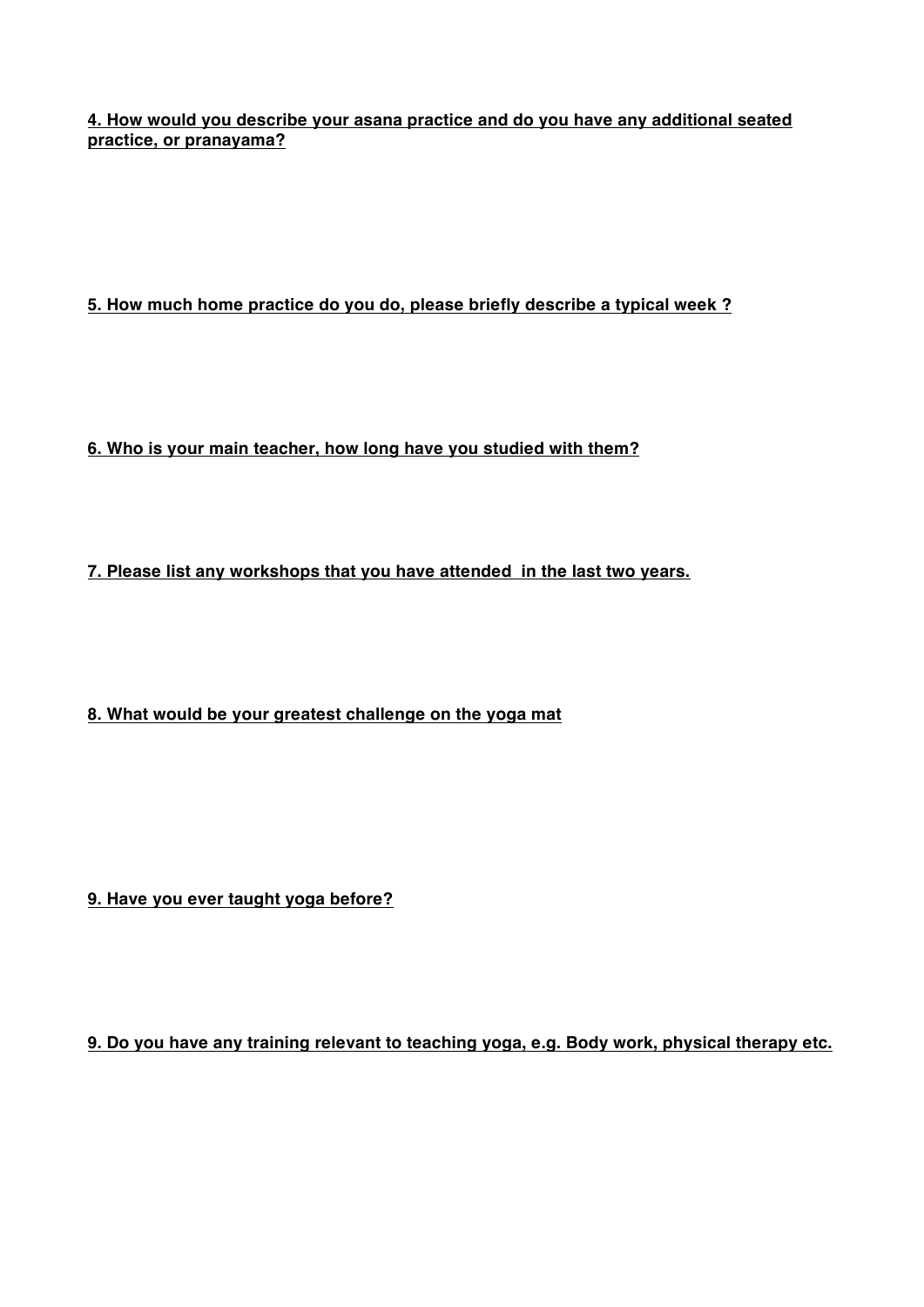## **10. Please summarise in between 150-250 words why you would like to be a yoga teacher**

Type to enter text

**11. Is there anything else relevant to your application, including any health issues or injuries?**